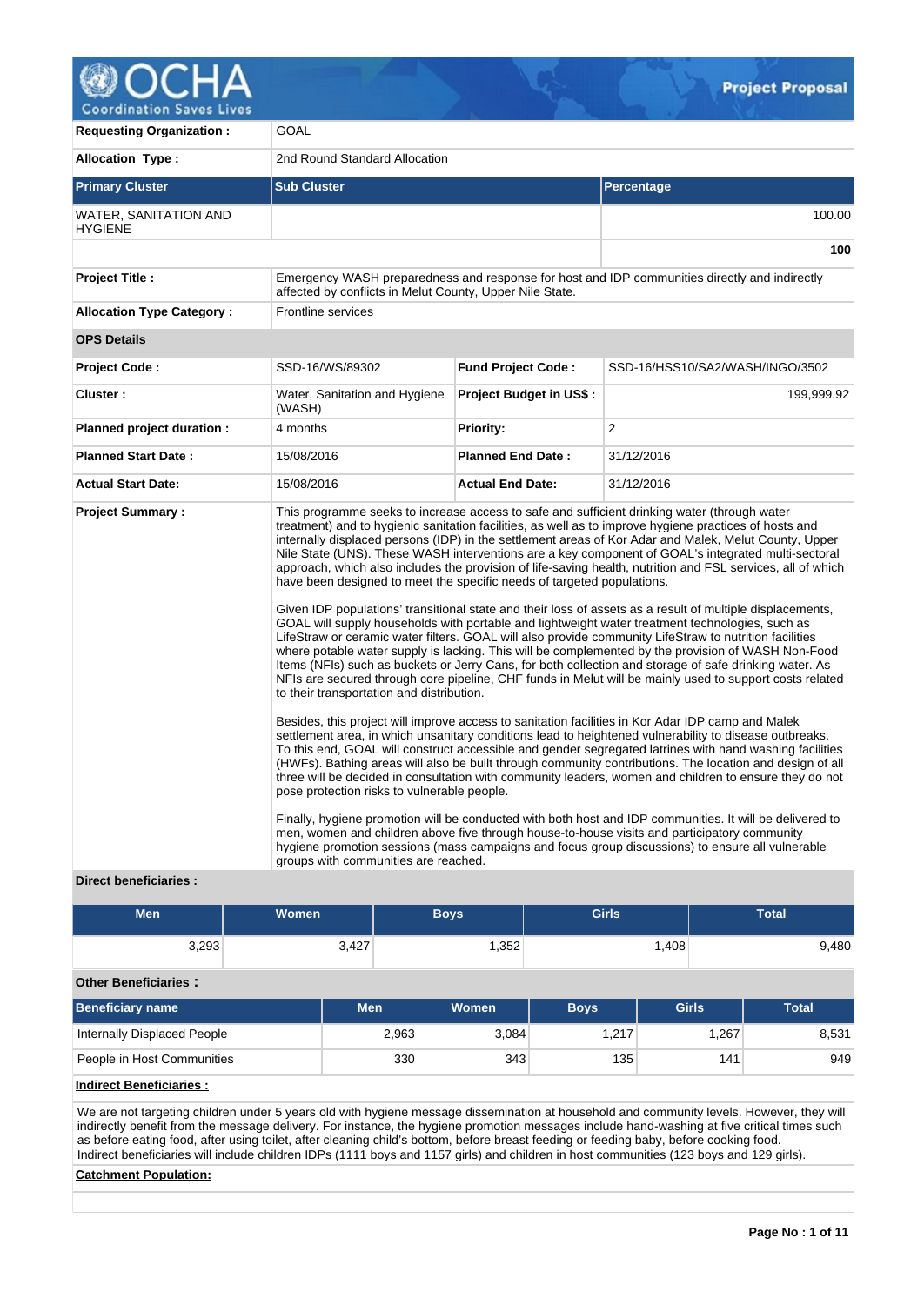Melut County is facing chronic WASH needs with underfunded activities, it is therefore one of the South Sudan Humanitarian Fund's priority area for WASH allocations.

This project fits with the WASH Cluster Specific Objective 1 - affected populations have timely access to safe and sufficient quantity of water for drinking, domestic use and hygiene, in accordance with SPHERE standards. It will indeed increase access to safe drinking water through providing options to treat water at household and community levels. Surface Water Treatment Systems (SWAT) already implemented by World Vision in Kor Adar and Malek IDPs settlement areas are leaving important segments of the IDP population behind -the quantity provided is insufficient for all IDPs, and the system is sometimes at large distances of some households. This leads some IDPs to continue to collect and drink water from unprotected sources (KAP survey, March 2016). This project will specifically target those who do not have yet access to safe and sufficient quantity of water. They will also be the primary target during NFIs distributions.

This project also fits with the WASH Cluster Specific Objective 2 - affected populations are enabled to practice safe excreta disposal with dignity in a secure environment. GOAL will construct gender segregated emergency latrines in the targeted areas and aims to reach corresponding SPHERE standard of a ratio of 1 stance for 20 people.

This project finally fits with the WASH Cluster Specific Objective 3 - affected populations have knowledge and appropriate behaviors to prevent and mitigate WASH related diseases and practice good hygiene. GOAL will organize to mass hygiene promotion campaigns and will provide refresher training to 20 hygiene promoters who will be deployed for participatory hygiene promotion with the ratio of 1 hygiene promoter reaching 100 HHs.

## **Sub-Grants to Implementing Partners :**

| <b>Partner Name</b> | <b>Partner Type</b> | <b>Budget in US\$</b> |
|---------------------|---------------------|-----------------------|
|                     |                     |                       |

## **Other funding secured for the same project (to date) :**

| <b>Other Funding Source</b> | <b>Other Funding Amount</b> |
|-----------------------------|-----------------------------|
|                             |                             |

# **Organization focal point :**

| <b>Name</b>     | <b>Title</b>                           | <b>Email</b>        | <b>Phone</b>  |
|-----------------|----------------------------------------|---------------------|---------------|
| Hussien Hassen  | <b>WASH Coordinator</b>                | hbamie@ss.goal.ie   | +211914653271 |
| Gashaw Mekonnen | <b>Acting Country Director</b>         | gmekonnen@goal.ie   | +211959462501 |
| Eleanor Macbain | <b>Assistant Finance</b><br>Controller | emacbain@ss.goal.ie | +211924153680 |
| Claire Giroux   | Programme Support<br>Officer           | cgiroux@ss.goal.ie  | +211915655381 |

## **BACKGROUND**

## **1. Humanitarian context analysis**

South Sudan has been in a state of consistent conflict since 2013, with recent escalations of government opposition clashes in Juba in July 2016. The tentative power sharing arrangements collapsed and the former vice president was forced into exile. Oil production has been greatly reduced due to conflict and with falling global prices and no other exports, government's revenue has plummeted. What revenue could be diverted into service provision is instead supporting the network of patronage needed for the government to remain in power across the country, and particularly in Upper Nile State. This lack of investment combined with damaged infrastructures and equipment has accentuated the pre-existing lack of access to water, sanitation and hygiene services across the country.

South Sudan has experienced hyperinflation as a result of the above factors, with July 2016 inflation rate reaching a historic high of 661.3 percent year-on-year (FEWSNET, August 2016). This level of inflation is not likely to reverse soon given the current insecurity, geo-political and economic crises facing the country.

The lack of safe drinking water, inadequate excreta disposal (The 2016 HRP estimated that 87% of South Sudanese have no access to adequate sanitation) and poor hygiene practices leave a large proportion of the population in GOAL's operational areas at persistent risk of preventable water-borne and excreta-related diseases and in need of emergency support.

## **2. Needs assessment**

UNS as a whole continues to be among the most severely affected regions in South Sudan both in terms of conflict and of food Insecurity. The level of displacement in UNS is estimated at 299,080 (HRP, 2016).

In Melut County, needs are particularly high. IPC projections for May to July 2016 have categorized the County as Phase 3 (crisis). GAM rate reaches 17.6% and SAM, 4.1% (Nutrition Cluster, Livelihood zones survey, 2016).

According to a KAP survey conducted by GOAL in Melut in March 2016, 51% of surveyed IDPs access water from unprotected sources during dry season (dam, pond, river, stream, swamp, open shallow well) -24% during wet seasons. The same report shows that 57% do not use the minimum of 15 l/p/day of water recommended by SPHERE standards for drinking, cooking and personal hygiene, with 40% using less than 5 l/p/day. Besides, only 35% have access to functional latrines and the majority of the population exercises open defecation. There is still gap in achieving the SPHERE standard recommending 1 latrine stance to 20 people.

## **3. Description Of Beneficiaries**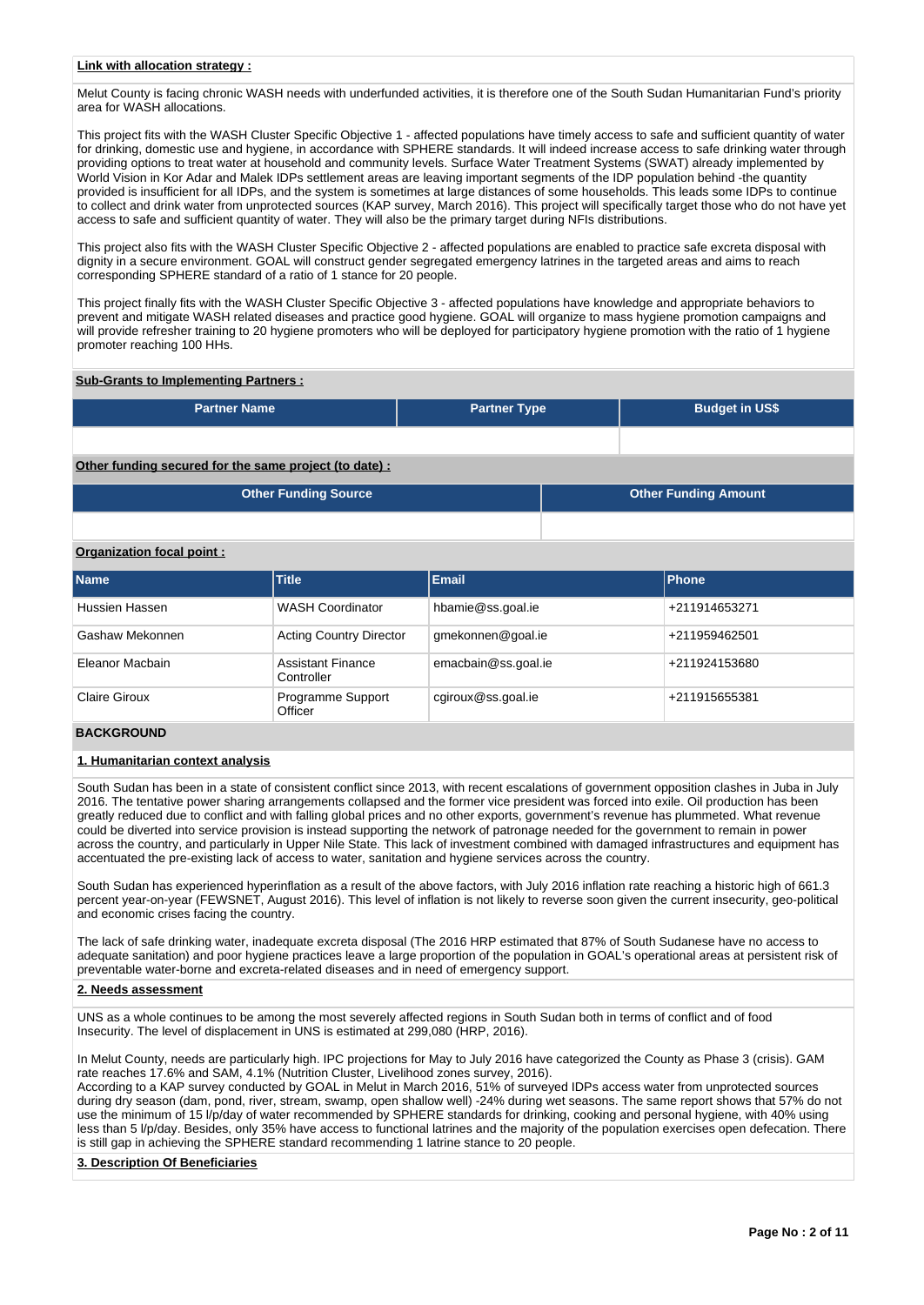GOAL will target men, women, boys and girls host and IDPs in Kor Adar and Malek settlement areas. This project will benefit to 9480 people in Melut County. The different needs of the population will be taken into account in the activities and in the construction and location of all facilities.

# **4. Grant Request Justification**

South Sudan has had historically poor water supply and sanitation infrastructures, and the current conflict has only served to exacerbate the lack of service provision. Fighting have resulted in the destruction and looting of water supply and sanitation facilities. With each new bout of insecurity, individuals are fleeing to area they will be in safety, in IDP camps or within the host community. Limited access to safe drinking water, prevalence of open defecation, poor hygiene practices, and increased population densities combine to create conditions rife for water-borne and excreta-carried illnesses.

The IDP population of Kor Adar and Malek settlement areas suffers heightened vulnerabilities to the outbreak of disease due to their use of water from unprotected water sources and unsanitary conditions, as highlighted in the need assessment section above.

GOAL will use best practices from previous OFDA and CHF 2016 I funding for WASH programming in AAA and UNS. GOAL consistently implicated community leaders and collected and took into account community feedback on design and location of WASH facilities, making adjustments accordingly. After simple community mapping, GOAL assigned hygiene promoters to a specific geographic focus. This revealed to have improved hygiene promotion activities' efficiency. GOAL WASH team will also draw on its experience of constructing over 200 emergency latrines in UNS (OFDA funding) as well as 40 emergency latrines in Agok and Maiwut (CHF 2016 I support), for which it made an important room for community feedback.

GOAL has a wide network of national and relocatable WASH staff in Melut County, ready to begin implementation of this programme immediately. GOAL has a historic presence servicing target populations with emergency WASH programmes, alongside nutrition, health and food security interventions. In Melut targeted areas, GOAL focuses on integrated programming whereby health and nutrition staff support WASH in assessing needs, cognizant of the fact that increased access to hygiene, clean water and sanitation facilities will reduce the current high levels of malnutrition and health in both counties.

In Kor Adar and Malek settlement areas, GOAL interventions will complement World Vision WASH activities, in targeting households that are not able to use World Vision's Surface Water Treatment Systems.

#### **5. Complementarity**

GOAL has a historic presence servicing target populations with emergency WASH programmes, alongside nutrition, health and food security interventions. In Melut targeted areas, GOAL focuses on integrated programming whereby health and nutrition staff support WASH in assessing needs, cognizant of the fact that increased access to hygiene, clean water and sanitation facilities will reduce the current high levels of malnutrition and health in both counties.

In Kor Adar and Malek settlement areas, GOAL interventions will complement World Vision WASH activities, in targeting households that are not able to use World Vision's Surface Water Treatment Systems.

#### **LOGICAL FRAMEWORK**

#### **Overall project objective**

Improve access to potable water, sanitation facilities and hygiene promotion through considering specific needs of women, the disabled, the elderly and children in IDP camps and host communities in Melut County, Upper Nile State.

| <b>Cluster objectives</b>                                                                                                                           | <b>Strategic Response Plan (SRP) objectives</b>                                                                   | <b>Percentage of activities</b> |
|-----------------------------------------------------------------------------------------------------------------------------------------------------|-------------------------------------------------------------------------------------------------------------------|---------------------------------|
| CO1: Affected populations have timely<br>access to safe and sufficient quantity of<br>water for drinking, domestic use and hygiene<br>(SPHERE)      | HRP 2016 SO1: Save lives and alleviate<br>suffering through safe access to services and<br>resources with dignity | 10                              |
| CO2: Affected populations are enabled to<br>practice safe excreta disposal with dignity in<br>a secure environment                                  | HRP 2016 SO1: Save lives and alleviate<br>suffering through safe access to services and<br>resources with dignity | 80                              |
| CO3: Affected populations have knowledge<br>and appropriate behaviors to prevent and<br>mitigate WASH related diseases and practice<br>good hygiene | HRP 2016 SO2: Ensure communities are<br>protected, capable and prepared to cope with<br>significant threats       | 10                              |

**Contribution to Cluster/Sector Objectives :** GOAL will contribute to WASH Cluster Objective 1 through procuring and distributing NFIs (buckets and Jerry Cans) and water treatment technologies and consumables (LifeStraw, ceramic filters or PUR sachet) to IDPs as well as to 3 Outpatient Therapeutic Programmes (OTPs) to provide SAM children with safe water. GOAL will be reaching 1100 people through this output.

GOAL will contribute to WASH Cluster Objective 2 through the construction of 80 gender segregated and accessible latrine stances in IDP settlement areas, integrating community feedback on design to ensure maximum dignity and security. GOAL will be reaching 4000 people with access to latrine. In addition, GOAL will facilitate the construction of bathing areas through community contribution.

GOAL will contribute to WASH Cluster Objective 3 through the distribution of WASH NFIs to IDPs, as well as trainings on their appropriate use. To ensure proper knowledge, refresher training will be provided to 20 Hygiene Promoters, who will then conduct house to house visits and participatory session to promote hygiene. GOAL will reach 9480 people with hygiene message.

#### **Outcome 1**

Increase access and usage of water, sanitation and hygiene facilities in areas of intervention

#### **Output 1.1**

**Description**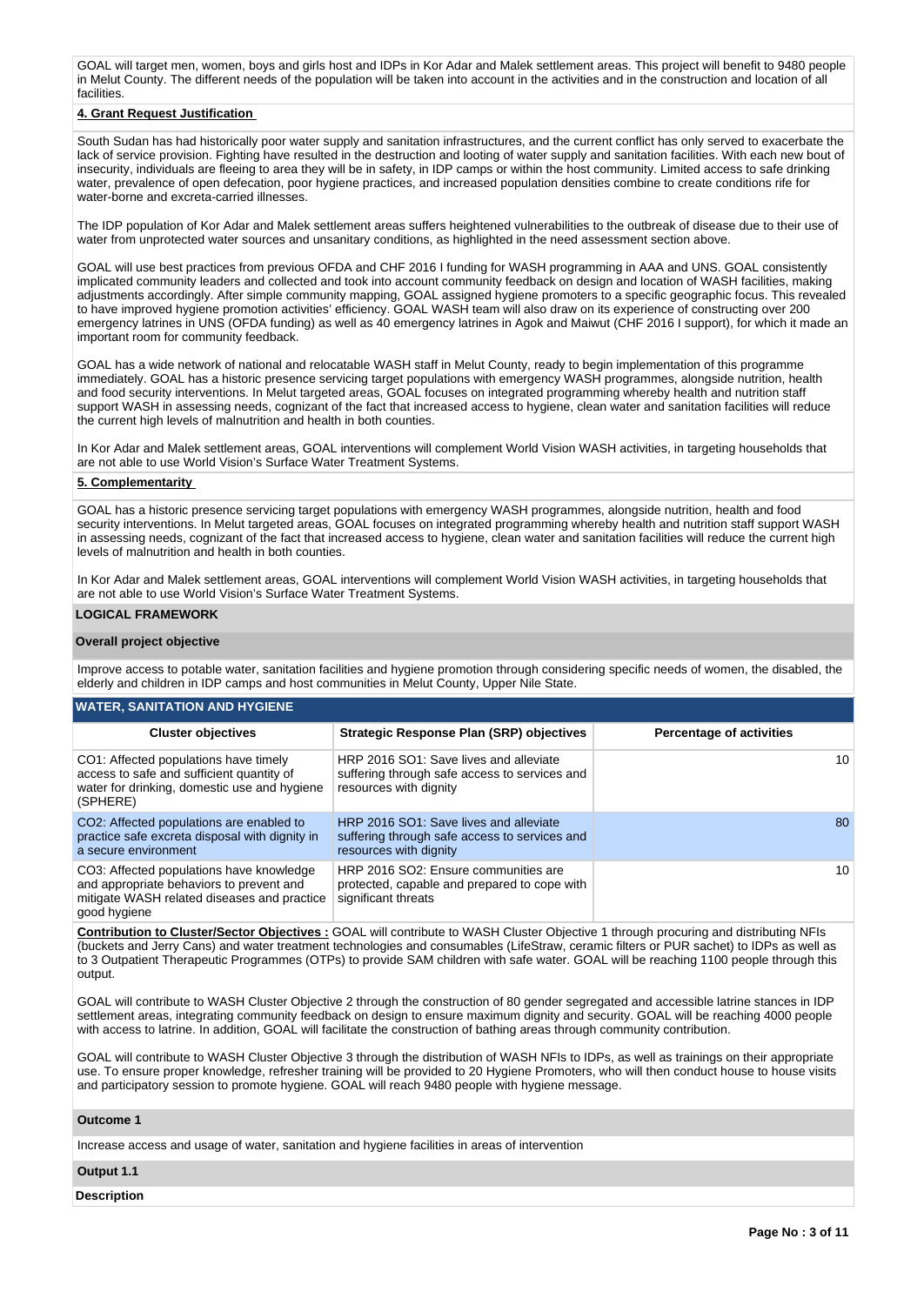Increased access to improved drinking water for 1100 people through the provision of household and community water treatment technologies by the end of project period.

### **Assumptions & Risks**

#### Assumptions

- The conflict in UNS will continue despite the ongoing peace negotiations. Control of geographical areas will alternate between opposition and government forces.

- Large numbers of IDPs and refugees will remain in locations they consider safe. WASH services will need to be provided as long as a significant number of IDPs remain to prevent additional strain on host community services. River access will also be restricted due to insecurity as well as forces from both sides exercising control over river movements by non-armed actors.

- The South Sudanese Pound (SSP) will continue to depreciate against regional and international currencies as a result of the conflict, severely reduced oil production and population movement out of the country leading to high commodity prices.

- Procurement for the majority of items will be through Juba, as markets will continue to operate despite the fluctuation in SSP prices. - GOAL will continue to maintain favourable working relationships with the authorities in both the government- and opposition-held areas to ensure the delivery of its programme.

Risks

- Displaced persons originally from Baliet County start returning to their home county.

- Road access may be restricted in the dry season due to insecurity and in the rainy season due to both insecurity and seasonal flooding, hindering supply chain and construction

- Cluster pipeline supplies may be delayed

- GOAL may lose access to areas of intervention if security risks increase.

#### **Activities**

## **Activity 1.1.1**

Supply and distribution of 150 family water filters like life straw and/or ceramic (Ulang 150 )

## **Activity 1.1.2**

Supply and distribution of community water filters to OTPs in 3 Nutrition centers.

## **Indicators**

|                 |                                         |                                                                                                    |            | <b>End cycle beneficiaries</b> |     |     | End<br>cycle |
|-----------------|-----------------------------------------|----------------------------------------------------------------------------------------------------|------------|--------------------------------|-----|-----|--------------|
| Code            | <b>Cluster</b>                          | <b>Indicator</b>                                                                                   | <b>Men</b> | Women   Boys   Girls   Target  |     |     |              |
| Indicator 1.1.1 | <b>WATER, SANITATION</b><br>AND HYGIENE | Frontline # of emergency affected people enabled<br>to practice safe water at the household level. | 305        | 317                            | 239 | 249 | 1,110        |
| $ -$            |                                         |                                                                                                    |            |                                |     |     |              |

**Means of Verification :** Progress reports, Distribution records, PDM

#### **Outcome 2**

Increase access to sanitation facilities through the construction of gender segregated emergency latrines

# **Output 2.1**

## **Description**

Improve access to sanitation facilities to 4,000 people through the construction of gender segregated emergency latrines with hand washing facilities in IDP settlement areas.

#### **Assumptions & Risks**

Assumptions

The conflict in UNS will continue despite the ongoing peace negotiations. Control of geographical areas will alternate between opposition and government forces.

- Large numbers of IDPs and refugees will remain in locations they consider safe. WASH services will need to be provided as long as a significant number of IDPs remain to prevent additional strain on host community services

- Cluster pipeline supplies will be made available in full and on time

- GOAL will continue to maintain favourable working relationships with the authorities in both the government- and opposition-held areas to ensure the delivery of its programme.

- The price of commodities will continue to be expensive, especially in field sites. This will increase the demand to need to provide supplies from Juba, which will need to be moved by air to UNS

- Procurement for the majority of items will be through Juba, as markets will continue to operate despite the fluctuation in SSP prices.

#### Risks

- Displaced persons originally from Baliet County start returning to their home county.

- Supply lines may be restricted due to insecurity or seasonal difficulties
- Communities may disengage or fail to utilize latrines

- Conflict may cause GOAL to lose access to some areas of operation

## **Activities**

#### **Activity 2.1.1**

Construction of 80 gender segregated latrine stances with hand washing stations

## **Indicators**

|                 |                                                |                                                                                           |            | <b>End cycle beneficiaries</b> |     |     | End<br>cycle  |  |
|-----------------|------------------------------------------------|-------------------------------------------------------------------------------------------|------------|--------------------------------|-----|-----|---------------|--|
| Code            | <b>Cluster</b>                                 | <b>Indicator</b>                                                                          | <b>Men</b> | Women   Boys   Girls           |     |     | <b>Target</b> |  |
| Indicator 2.1.1 | <b>WATER, SANITATION</b><br>AND HYGIENE        | Frontline # of emergency affected people with<br>access to improved sanitation facilities | 1.098      | 1.142                          | 862 | 898 | 4,000         |  |
|                 | <b>Means of Verification:</b> Progress reports |                                                                                           |            |                                |     |     |               |  |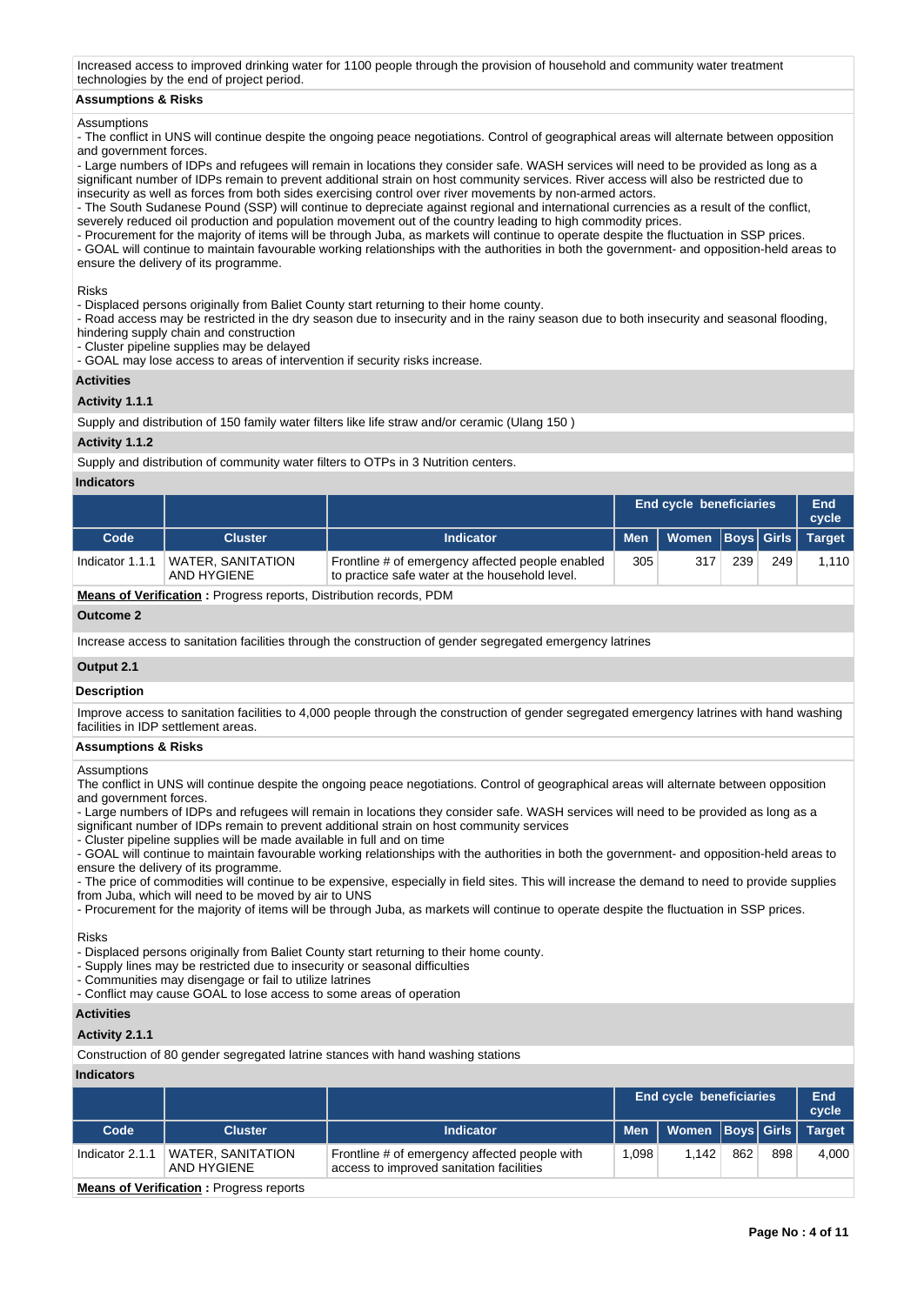|                                | Indicator 2.1.2   WATER, SANITATION<br><b>AND HYGIENE</b>     | Frontline # of new latrines constructed                                                                                                                                                                                                                          |  |  | 80 |
|--------------------------------|---------------------------------------------------------------|------------------------------------------------------------------------------------------------------------------------------------------------------------------------------------------------------------------------------------------------------------------|--|--|----|
|                                | <b>Means of Verification:</b> Progress reports                |                                                                                                                                                                                                                                                                  |  |  |    |
| Indicator 2.1.3                | WATER, SANITATION<br><b>AND HYGIENE</b>                       | Frontline # of hand washing facilities constructed                                                                                                                                                                                                               |  |  | 80 |
|                                | <b>Means of Verification:</b> Progress reports                |                                                                                                                                                                                                                                                                  |  |  |    |
| <b>Outcome 3</b>               |                                                               |                                                                                                                                                                                                                                                                  |  |  |    |
|                                |                                                               | Improved health status of IDPs through reduction of the prevalence of water related diseases in the operational area.                                                                                                                                            |  |  |    |
| Output 3.1                     |                                                               |                                                                                                                                                                                                                                                                  |  |  |    |
| <b>Description</b>             |                                                               |                                                                                                                                                                                                                                                                  |  |  |    |
|                                |                                                               | Improved hygienic practices of 9,480 people through hygiene education using IEC materials and distribution of WASH NFI kits                                                                                                                                      |  |  |    |
| <b>Assumptions &amp; Risks</b> |                                                               |                                                                                                                                                                                                                                                                  |  |  |    |
|                                | ensure the delivery of its programme.                         | - GOAL will continue to have access to both government and opposition held areas where access and security permit.<br>- GOAL will continue to maintain favorable working relationships with the authorities in both the government- and opposition-held areas to |  |  |    |
| <b>Risks</b>                   |                                                               | - Displaced persons originally from Baliet County start returning to their home county.<br>- Community members may not continue to engage in awareness building campaign                                                                                         |  |  |    |
| <b>Activities</b>              |                                                               |                                                                                                                                                                                                                                                                  |  |  |    |
| Activity 3.1.1                 |                                                               |                                                                                                                                                                                                                                                                  |  |  |    |
|                                | Refresher training of 20 hygiene promoters (10 men, 10 women) |                                                                                                                                                                                                                                                                  |  |  |    |

# **Activity 3.1.2**

Conduct 2 community awareness campaigns on WASH

## **Indicators**

|                                                |                                                                |                                                                                                                                    | End cycle beneficiaries |              |                   | End<br>cycle |               |  |
|------------------------------------------------|----------------------------------------------------------------|------------------------------------------------------------------------------------------------------------------------------------|-------------------------|--------------|-------------------|--------------|---------------|--|
| Code                                           | <b>Cluster</b>                                                 | <b>Indicator</b>                                                                                                                   | <b>Men</b>              | <b>Women</b> | <b>Boys Girls</b> |              | <b>Target</b> |  |
| Indicator 3.1.1                                | WATER, SANITATION<br>AND HYGIENE                               | Frontline # of emergency affected people<br>equipped to practice good hygiene behaviors<br>through participatory hygiene promotion | 3.293                   | 3.427        | 1.35              | 1,40<br>8    | 9.480         |  |
|                                                | <b>Means of Verification:</b> Traning records, monthly reports |                                                                                                                                    |                         |              |                   |              |               |  |
| Indicator 3.1.2                                | <b>WATER, SANITATION</b><br>AND HYGIENE                        | Frontline # of community based hygiene<br>promoters trained                                                                        | 10                      | 10           |                   |              | 20            |  |
| <b>Means of Verification:</b> Training records |                                                                |                                                                                                                                    |                         |              |                   |              |               |  |
| <b>Additional Targets:</b>                     |                                                                |                                                                                                                                    |                         |              |                   |              |               |  |

# **M & R**

# **Monitoring & Reporting plan**

For this project, GOAL will use its comprehensive set of WASH monitoring tools and database.

Hygiene promoters will collect quantitative data from the communities on a daily basis. They will report them to the Community WASH Officer who will then aggregate the data for the Field WASH Manager. The later will enter the data into a database; assistance will be provided by the Field Monitoring Officer if required. This process will allow GOAL to monitor behaviour change at household level. Beside, assigning promoters to a specific area will provide useful information on their efficiency and allow for experience sharing among them to improve hygiene promotion techniques.

The WASH Construction Supervisor will also submit weekly report on the progress of the constructions of facilities to the Field WASH Manager.

The Field WASH Manager will then compile all the information and will elaborate weekly and monthly reports and databases to share with all staff involved in the project, both Juba and field based. The WASH Coordinator based in Juba will carry out further analysis and report on a monthly basis to project's stakeholders, including the WASH Cluster, and outline progresses, challenges and lessons learned during project implementation. The WASH Coordinator will also provide feedback to the field team on its performance and plan the way forward. Furthermore, he will organize joint field visit to the operational areas to monitor progresses and to provide technical support on quarterly basis

## **Workplan**

| <b>Activitydescription</b>                                                                                             | Year |  | 2 3 4 5 6 7 8 9 10 11 12 |  |  |   |   |  |
|------------------------------------------------------------------------------------------------------------------------|------|--|--------------------------|--|--|---|---|--|
| Activity 1.1.1: Supply and distribution of 150 family water filters like life straw and/or 2016<br>ceramic (Ulang 150) |      |  |                          |  |  |   | х |  |
| Activity 1.1.2: Supply and distribution of community water filters to OTPs in 3<br>Nutrition centers.                  | 2016 |  |                          |  |  |   | X |  |
| Activity 2.1.1: Construction of 80 gender segregated latrine stances with hand<br>washing stations                     | 2016 |  |                          |  |  | X |   |  |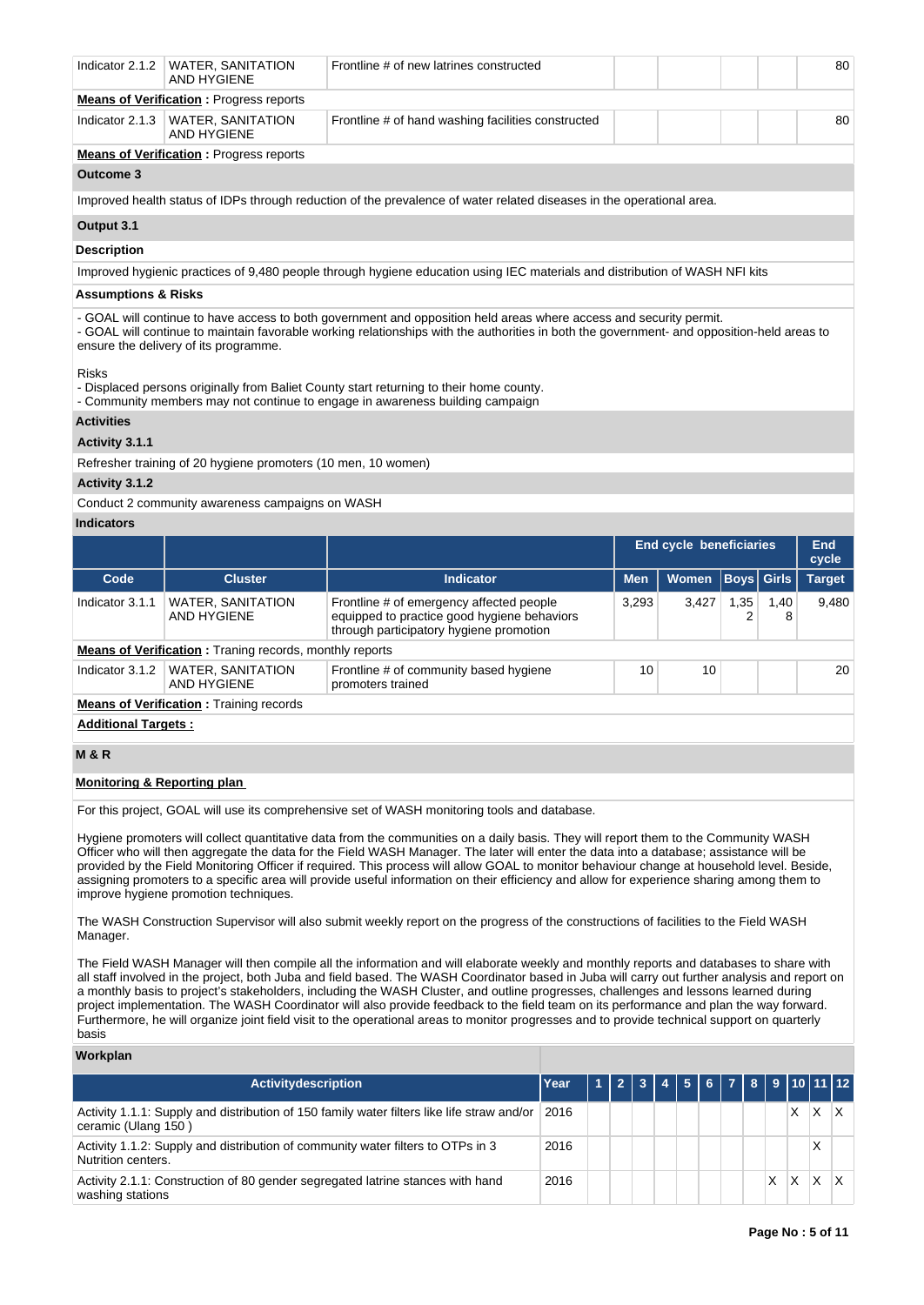| Activity 3.1.1: Refresher training of 20 hygiene promoters (10 men, 10 women) | 2016 |  |
|-------------------------------------------------------------------------------|------|--|
| Activity 3.1.2: Conduct 2 community awareness campaigns on WASH               | 2016 |  |

# **OTHER INFO**

## **Accountability to Affected Populations**

GOAL is committed to strengthening accountability to affected population by listening to feedback and addressing grievances from those who participate, support or are affected by the project. The aim is to build strong relationships with the communities and to allow their feedback to shape and improve our programming, ensuring that interventions are relevant and appropriate.

Target communities are engaged at every step of programme design and intervention to ensure that accountability standards are met. Separate meetings and focus group discussions will be organized with men, women and children to ensure active participation throughout the project cycle. A network of community volunteers ensure that there are open two-way communication lines in place to hear feedback from beneficiaries and to discuss how to adapt programmes to best suit real needs.

To ensure maximum benefit to the target communities, when planning sanitation construction, GOAL will work with the community to identify potential sites for latrine placement. GOAL will hold a focal group discussion with local leaders to sensitize these key stakeholders on the process and the need to involve women and children in site selection to ensure the placement of latrines does not pose a risk to their safety. GOAL will also ensure that the site locations adhere to the sphere standards in terms of the distance from water sources (>30 meters) and depth above the water table (>1.5 meters).

Hygiene promoters will be established from within the community and trained for hygiene promotion in the community which will increase the likelihood of take up of hygiene messages and other relevant WASH information dissemination to IDPs and returnees.

Monthly meetings will be held between Hygiene Promoters, the Community WASH Officer, local leaders, CHNPs and key health facility staff to discuss challenges to behaviour change raise by the community and to develop strategies to overcome these barriers. Clinic staff will outline the key morbidities found over the time period with special attention given to the cases of water- and excreta-related diseases presenting for treatment. These meetings will serve to promote integration and to highlight where health, nutrition and WASH can work together to target vulnerable households.

## **Implementation Plan**

GOAL will implement the water, sanitation and hygiene promotion components of this project in working closely with local actors such as the RRC and with the WASH Cluster focal point and partners in the area. GOAL staff are already present in the area, with a dedicated WASH team comprising of a Field WASH Manager, a Construction supervisor, a Community WASH Officers and hygiene promoters, They will all follow the daily implementation of this project.

GOAL conducts simple community mapping exercise and assigns specific geographic focus to each of the hygiene promoters. Hygiene promoters, besides conducting hygiene promotion, also collect data from the community and report the the Communuty WASH officier who then aggregate the data and report them to the Field WASH manager. The later fills in databases monthly, and complies weekly and monthly reports to be send to the WASH Coordinator, based in Juba, for further analysis and reporting to project's stakeholders, including the WASH Cluster.

# **Water**

The KAP survey conducted by GOAL in March 2016 in Melut indicated that majority of IDPs and host communities access water from unprotected sources - 70% in dry season and 64% in wet season use water from unprotected sources, and especially from the river. 63% of the persons surveyed declared they did not treat water before drinking it. GOAL will therefore procure and distribute water filters such as life straws or ceramic water filters to 150 HHs who access water from unprotected sources. In addition, hygiene promoters will train them on the appropriate use of the filters and monitor beneficiary households during regular hygiene promotion household visits.

#### **Sanitation**

Through simple community mapping, eight to ten households will be clustered and allocated two stances of gender segregated latrines. In the past, GOAL was constructing blocks of two latrine stances each (one stance for men, one for women), but found later on that this design discouraged women from using the latrine during the day. For this project, GOAL will be building gender specific latrines separately. The single stance latrines are proved to improve the hygienic aspect compared to multiple stances per block as the clustered households will take responsibility in keeping them clean and fill water for hand washing. Latrine slabs will be obtained through pipeline supplies from UNICEF. These slabs have attached lids which help to minimize the presence of flies and are easier to clean. A hand washing facility (HWF) will be disposed at each stance to avoid gender based violence in latrine and HWF use. Hygiene Promoters will be responsible for ensuring proper maintenance and use of latrines. They will follow up latrines and surrounding areas' cleanliness, and conduct focus group discussions to promote proper utilization and maintenance in order to reduce the prevalence of open defecation.

### Hygiene Promotion

GOAL will provide refresher training to existing hygiene promoters and deploys them for day to day participatory hygiene promotion through house to house visits, focus group discussion and participatory sessions. They will use IEC materials with pictorial representations and key hygiene messages to facilitate discussion with households' members. One hygiene promoters is expected to visit a maximum of twenty households per day, ie. 100 HHs per week, with one theme of discussion per week. GOAL will used findings of the KAP survey and liaise with health and nutrition projects in the area to guide the selection of thematic areas for hygiene promotion and approaches.

## **Coordination with other Organizations in project area**

| Name of the organization                 | Areas/activities of collaboration and rationale |
|------------------------------------------|-------------------------------------------------|
|                                          |                                                 |
| <b>Environment Marker Of The Project</b> |                                                 |

A: Neutral Impact on environment with No mitigation

#### **Gender Marker Of The Project**

2a-The project is designed to contribute significantly to gender equality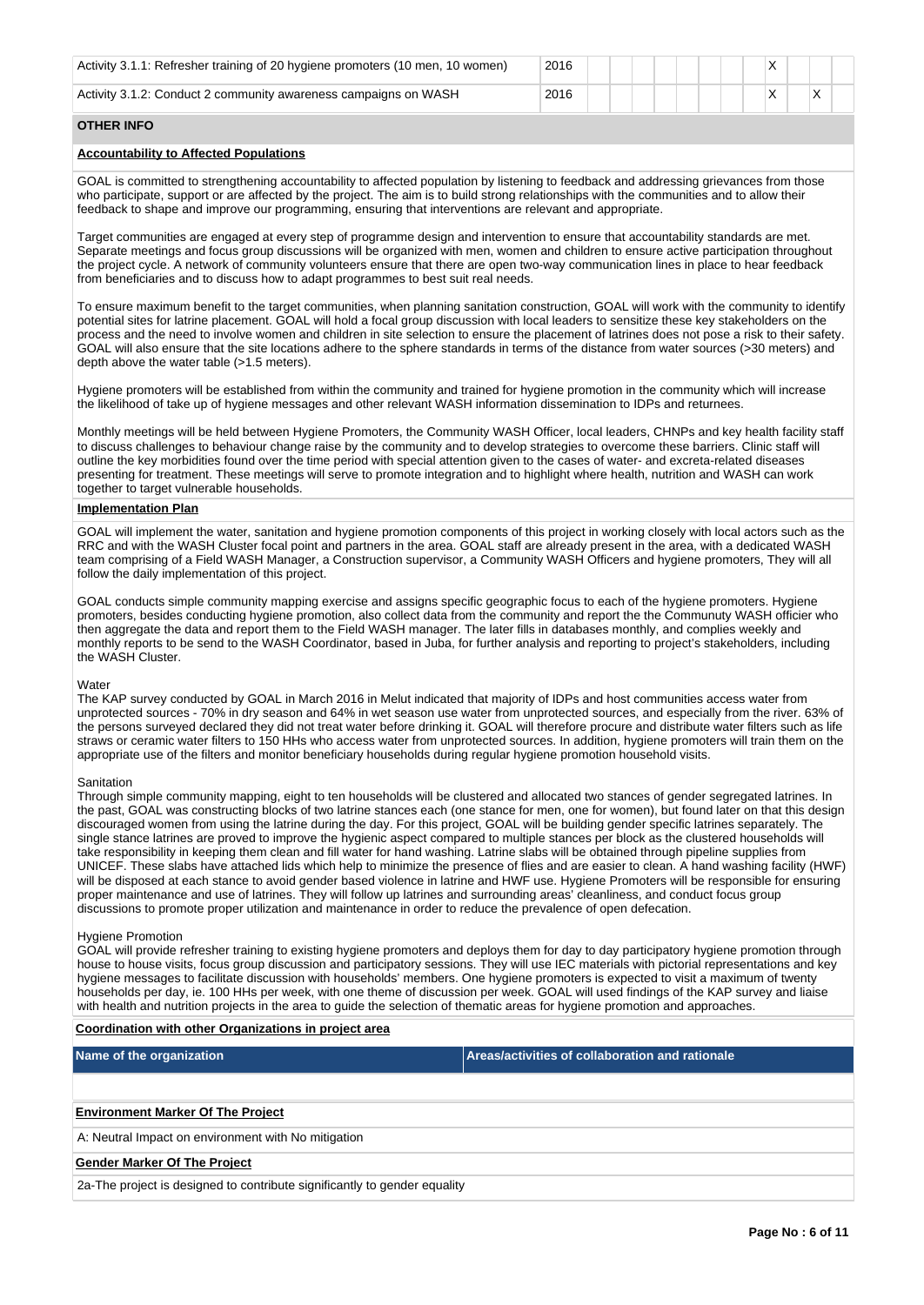#### **Justify Chosen Gender Marker Code**

GOAL is taking into account safety, gender roles and the different needs of women, men, boys, girls and people with vulnerabilities in the design, construction and location of its WASH facilities. This contributes to mitigate against protection risks, ensures the targeting of the most vulnerable and guarantees acceptance of the project and the use of the facilities.

In regards with sanitation, GOAL integrates community feedback and has altered latrines' design and locations accordingly to ensure latrines are indeed used by all. Throughout previous programming, GOAL has for instance improved the security and privacy of latrines' users in using corrugated iron sheets instead of plastic sheets, building one stance latrine only, and keep male and female latrines at some distance of one another with visible male and female signs posted/painted on the latrine. GOAL also ensures that all WASH facilities constructed are friendly for different vulnerable people, i.e. latrines would have ramp so that disabled, elderly, pregnant women and children would use the facilities with ease.

Finally, half of the hygiene promoters will be women, to ensure female specific issues are dealt with during hygiene promotion activities.

#### **Protection Mainstreaming**

GOAL has a global protection mainstreaming policy that is implemented at head office and field sites in GOAL South Sudan. All staff in the field sites have received training in protection, and each site has designated a child protection focal point who is responsible for conducting continuous refresher trainings for the staff. At field level, GOAL partners with organisations whose programming is wholly protection focused on children's rights and protection to ensure that beneficiary protection needs are properly addressed.

Besides, GOAL is taking into account the different needs and gender roles of women, men, boys, girls and people with vulnerabilities in the design, construction and location of its WASH facilities. Feedback of primary users is also taken into account. This will contribute to mitigate against protection risks, ensure the targeting of the most vulnerable, and will guarantee the acceptance of the project and use of the facilities.

#### **Country Specific Information**

## **Safety and Security**

Although the conflict between the opposition and government troops remains unpredictable both in UNS and within South Sudan, Melut County has been relatively calm recently. No direct threat to GOAL staff working in the area have been reported. However, military barracks and random check points have been observed throughout the County.

Melut's Area Coordinator, GOAL local staff, other NGO and local authorities gather regularly and share security related information as received. GOAL Juba-based Country Director and Security and Safety Officer are consulted on regular basis on security matters.

To ensure staff safety and security in Melut County, GOAL has security protocols in place that detail security and safety arrangements including hibernation and evacuation procedures. GOAL compound has day and night security guards and is protected by a fence (chainlink and grass) that secures both office and staff accommodations. Thuraya satellite phones are used for communication. GOAL Base is located opposite of UNMISS compound, which is accessible to NGOs, in case of any security threat.

# **Access**

To access the area of intervention, GOAL will build upon its long history working in the two targeted settlement areas, and the alreadyestablished strong relationships with the IDP and host populations. GOAL will also retain its neutrality by working in both government and opposition held areas and works closely with local authorities.

Besides, to access all operational areas, GOAL uses adequate vehicles. Movements to implementation areas are done smoothly when staff prepare and share weekly plans with the Field Operations Manager.

Finally, it is worth mentioning that phone network is limited in Melut area. MTN is offline at the time of writing, Zain is the only active provider. However, as it does not cover Khor Adar and Malek, key staff are using mobile satellite communication (Thuraya satellite phones).

# **BUDGET**

| Code | <b>Budget Line Description</b>                                                             |   | D / S Quantity Unit | cost                  | <b>Duration</b><br><b>Recurran</b><br>ce | $\frac{9}{6}$<br>charged<br>to CHF | <b>Total Cost</b> |
|------|--------------------------------------------------------------------------------------------|---|---------------------|-----------------------|------------------------------------------|------------------------------------|-------------------|
|      | <b>Staff and Other Personnel Costs</b>                                                     |   |                     |                       |                                          |                                    |                   |
| 1.1  | Field direct staff - National and Reloctable                                               | D |                     | $2 \mid 2,344$<br>.00 | 5                                        | 80.03                              | 18,759.03         |
|      | Allocation for direct staff                                                                |   |                     |                       |                                          |                                    |                   |
| 1.2  | Field support staff - National and Relocatable                                             | D |                     | 10 435.0              | 5                                        | 21.31                              | 4,634.93          |
|      | Allocation to field support (HR, Finance, etc.)                                            |   |                     |                       |                                          |                                    |                   |
| 1.3  | Juba support staff - National and Relocatable                                              | S |                     | 33 1,280<br>.00       | 5                                        | 1.82                               | 3,843.84          |
|      | Allocation for 33 Juba based support staff including finance, HR, logistics, IT, Admin etc |   |                     |                       |                                          |                                    |                   |
| 1.4  | Field International Staff (Melut)                                                          | D |                     | $2 \mid 7,540$<br>.00 | 5                                        | 16.11                              | 12,146.94         |
|      | Allocation for Field Area Coordinator and Field Logistics manager for field site           |   |                     |                       |                                          |                                    |                   |
| 1.5  | Juba International Staff                                                                   | S | 21                  | 5,563<br>.00          | 5                                        | 5.62                               | 32,827.26         |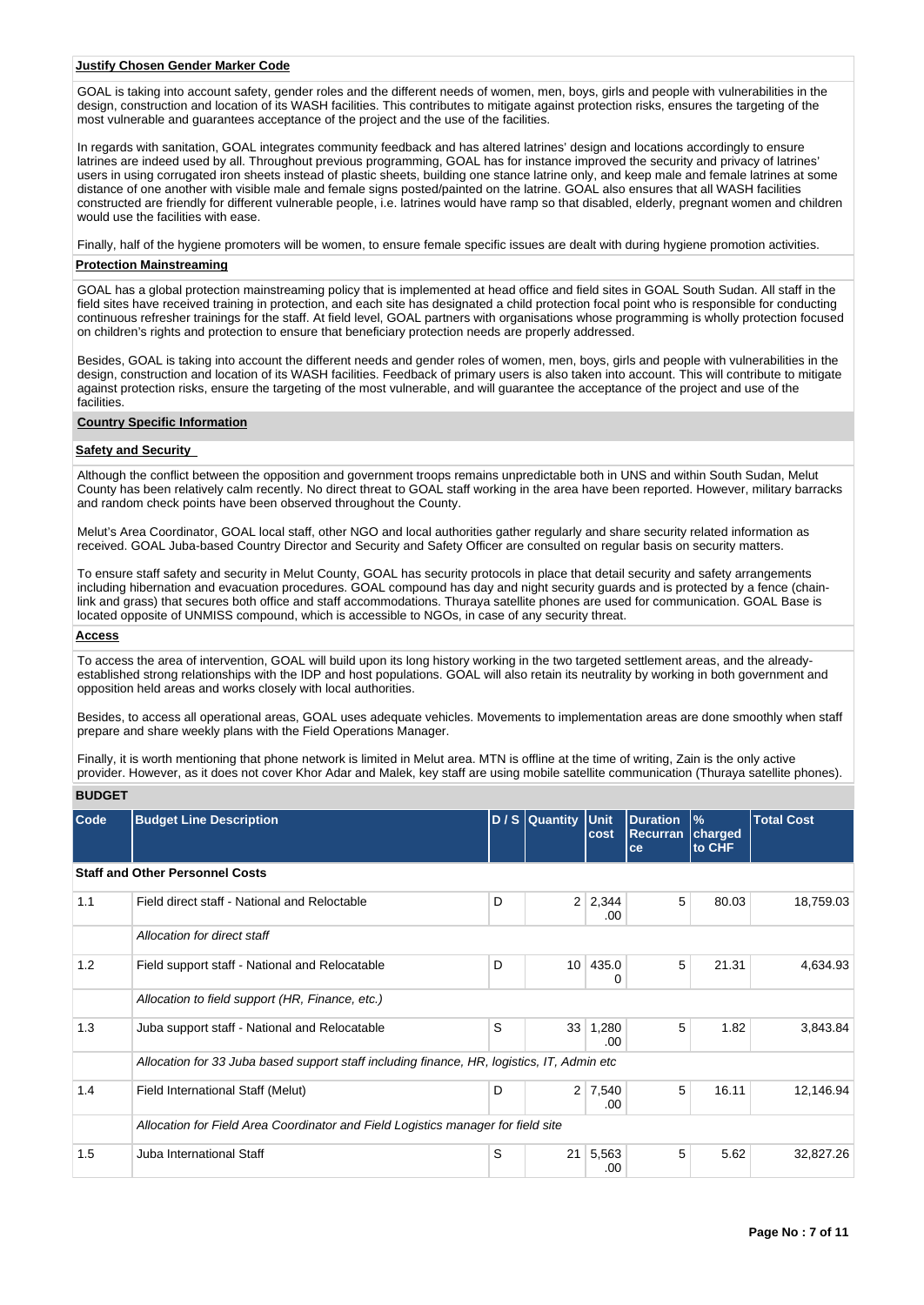|                  | Allocation for Country Director, Assistant Country Director Systems, Assistant Country Director Programmes, Financial<br>Controller, Logistics Coordinator, Assistant Financial Controller Donors, Assistant Financial Controller Operationsx2, Finance<br>Capacity Manager, FLM, HR, Grant Manager, Security Officer, M&E Coordinator, Surveys Manager, Warehouse Manager,<br>Programme Support Officerx2, WASH Coordinator, Roving Wash Officer, Regional Director and Internal Audit/Donor Compliance<br><b>Officer</b> |   |                |                       |   |        |           |
|------------------|----------------------------------------------------------------------------------------------------------------------------------------------------------------------------------------------------------------------------------------------------------------------------------------------------------------------------------------------------------------------------------------------------------------------------------------------------------------------------------------------------------------------------|---|----------------|-----------------------|---|--------|-----------|
|                  | <b>Section Total</b>                                                                                                                                                                                                                                                                                                                                                                                                                                                                                                       |   |                |                       |   |        | 72,212.00 |
|                  | <b>Supplies, Commodities, Materials</b>                                                                                                                                                                                                                                                                                                                                                                                                                                                                                    |   |                |                       |   |        |           |
| 2.1              | Supply and distribution of community water filters                                                                                                                                                                                                                                                                                                                                                                                                                                                                         | D | 3              | 300.0<br>0            | 1 | 100.00 | 900.00    |
|                  | GOAL requests funds to procure community water filters to OTPs in nutrition centers.                                                                                                                                                                                                                                                                                                                                                                                                                                       |   |                |                       |   |        |           |
| 2.2              | Gender Segregated Emergency Latrines construction                                                                                                                                                                                                                                                                                                                                                                                                                                                                          | D | 80             | 662.0<br>0            | 1 | 100.00 | 52,960.00 |
|                  | Cost of constructing latrines in Kor Adar and Malek settlement areas                                                                                                                                                                                                                                                                                                                                                                                                                                                       |   |                |                       |   |        |           |
| 2.3              | Hand washing facilities                                                                                                                                                                                                                                                                                                                                                                                                                                                                                                    | D |                | 80 64.40              | 1 | 100.00 | 5,152.00  |
|                  | For procurement of hand washing facilities                                                                                                                                                                                                                                                                                                                                                                                                                                                                                 |   |                |                       |   |        |           |
| 2.4              | Hygiene Promoters Refresher Training                                                                                                                                                                                                                                                                                                                                                                                                                                                                                       | D |                | 20 19.50              | 1 | 100.00 | 390.00    |
|                  | Training for HPs, including Per diems, stationary and hall hire                                                                                                                                                                                                                                                                                                                                                                                                                                                            |   |                |                       |   |        |           |
| 2.5              | Community awareness campaigns                                                                                                                                                                                                                                                                                                                                                                                                                                                                                              | D | 2 <sup>1</sup> | 1,000<br>.00          | 1 | 100.00 | 2,000.00  |
|                  | Cost of conducting community awareness campaigns                                                                                                                                                                                                                                                                                                                                                                                                                                                                           |   |                |                       |   |        |           |
| 2.6              | <b>Transport of Material - Flights</b>                                                                                                                                                                                                                                                                                                                                                                                                                                                                                     | D |                | 2   8,300<br>.00      | 1 | 100.00 | 16,600.00 |
|                  | Transportation of supplies purchased above to the field, including vehicle rental and fuel costs                                                                                                                                                                                                                                                                                                                                                                                                                           |   |                |                       |   |        |           |
| 2.7              | Transport of Materials - Road                                                                                                                                                                                                                                                                                                                                                                                                                                                                                              | D |                | $1 \mid 1,500$<br>.00 | 1 | 100.00 | 1,500.00  |
|                  | The purchase of two laptops for the programme                                                                                                                                                                                                                                                                                                                                                                                                                                                                              |   |                |                       |   |        |           |
| 2.8              | Supply and distribution of family water filters to HHs                                                                                                                                                                                                                                                                                                                                                                                                                                                                     | D |                | 150 55.00             | 1 | 100.00 | 8,250.00  |
|                  | GOAL requests funds to procure water filters to Households                                                                                                                                                                                                                                                                                                                                                                                                                                                                 |   |                |                       |   |        |           |
|                  | <b>Section Total</b>                                                                                                                                                                                                                                                                                                                                                                                                                                                                                                       |   |                |                       |   |        | 87,752.00 |
| <b>Equipment</b> |                                                                                                                                                                                                                                                                                                                                                                                                                                                                                                                            |   |                |                       |   |        |           |
| 3.1              | <b>Computer Equipment</b>                                                                                                                                                                                                                                                                                                                                                                                                                                                                                                  | S |                | 4 671.0<br>0          | 1 | 100.00 | 2,684.00  |
|                  | The purchase of 2 laptops, 1 camera and 1 printer for the programme                                                                                                                                                                                                                                                                                                                                                                                                                                                        |   |                |                       |   |        |           |
| 3.2              | <b>Communication Equipment</b>                                                                                                                                                                                                                                                                                                                                                                                                                                                                                             | S | 0              | 0.00                  | 1 | 100.00 | 0.00      |
|                  | Return flights for all staff going to/from Juba to/from field sites                                                                                                                                                                                                                                                                                                                                                                                                                                                        |   |                |                       |   |        |           |
| 3.3              | Office Equipment                                                                                                                                                                                                                                                                                                                                                                                                                                                                                                           | S | 1 <sup>1</sup> | 400.0<br>0            | 1 | 100.00 | 400.00    |
|                  | Allocation for field transport costs                                                                                                                                                                                                                                                                                                                                                                                                                                                                                       |   |                |                       |   |        |           |
|                  | <b>Section Total</b>                                                                                                                                                                                                                                                                                                                                                                                                                                                                                                       |   |                |                       |   |        | 3,084.00  |
| <b>Travel</b>    |                                                                                                                                                                                                                                                                                                                                                                                                                                                                                                                            |   |                |                       |   |        |           |
| 5.1              | Passenger Flights Field Staff                                                                                                                                                                                                                                                                                                                                                                                                                                                                                              | D | 8 <sup>1</sup> | 550.0<br>0            | 1 | 100.00 | 4,400.00  |
|                  | Return flights for all staff going to/from Juba to/from field sites                                                                                                                                                                                                                                                                                                                                                                                                                                                        |   |                |                       |   |        |           |
| 5.2              | <b>Field Vehicle Costs</b>                                                                                                                                                                                                                                                                                                                                                                                                                                                                                                 | D | 1 <sup>1</sup> | 18,54<br>3.00         | 5 | 5.82   | 5,396.01  |
|                  | Allocation for field transport costs                                                                                                                                                                                                                                                                                                                                                                                                                                                                                       |   |                |                       |   |        |           |
| 5.3              | Vehicle Costs for Juba                                                                                                                                                                                                                                                                                                                                                                                                                                                                                                     | S |                | $1 \, 9,830$<br>.00   | 5 | 3.00   | 1,474.50  |